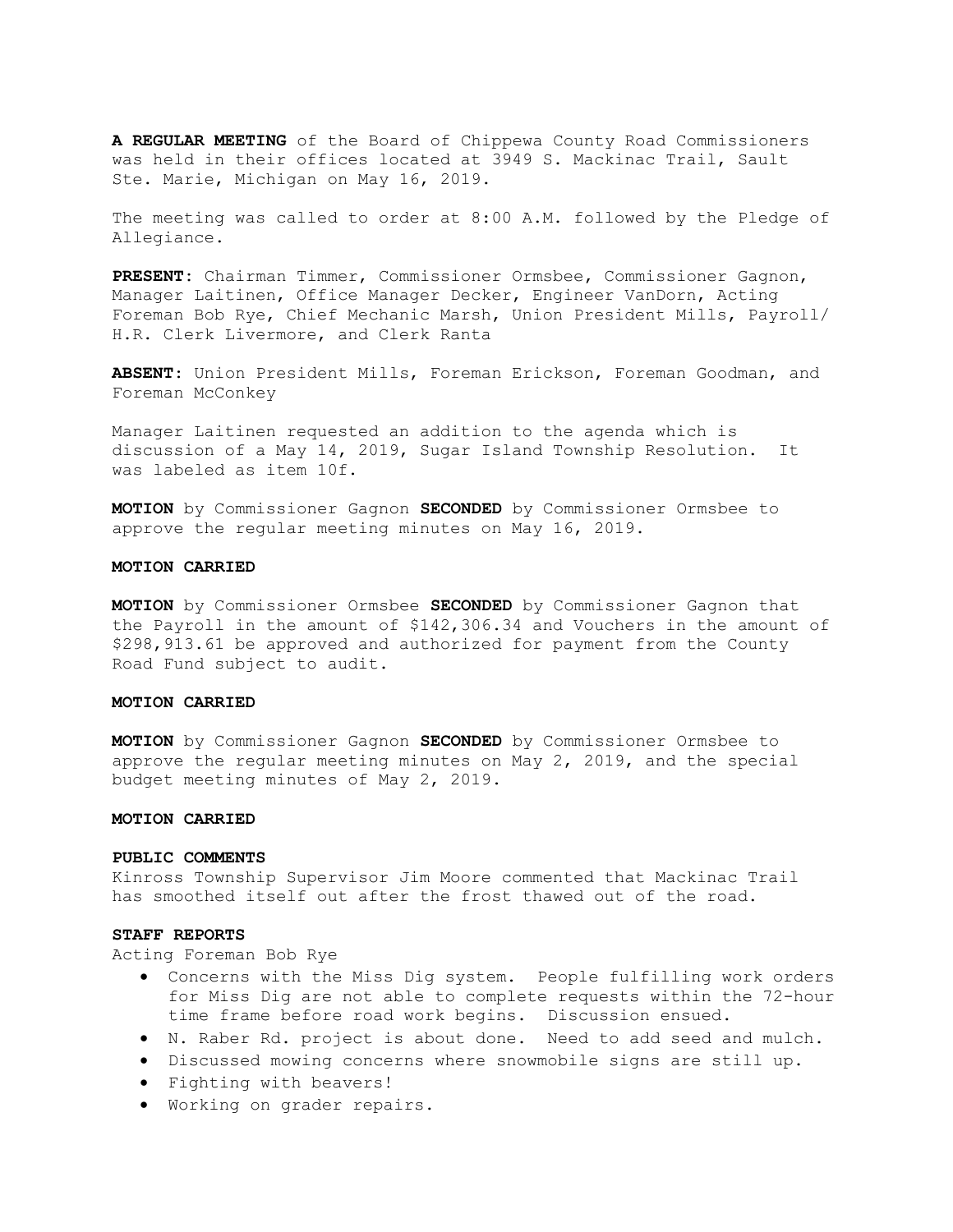Office Manager Decker

- Attended finance conference last week.
- Attended the MERS meeting at the finance conference.
- Public Act 202 requires new forms. Will finish before the end of June.
- Shared information from a presentation on marijuana laws in the workplace.
- Attended a conference on the State Truck Line Maintenance Contract. It was a good review and there were a few new items taught.
- Installed a new server on Tuesday and currently working through some issues with that installation.
- Received our new county maps.

Engineer VanDorn

- Graveled the walking path for the Lakeshore Drive project; Payne and Dolan plan to pave before the holiday, weather permitting.
- Grade inspection final for the Curley Lewis project was submitted. Still waiting to hear if the project has been obligated. Continuing to call for status updates.
- Gaines Highway received some funding from the Small Urban Program. Will work on grade inspection final for this project and plan to submit this project next week.
- Attended a Bridge Asset Management Plan meeting with Manager Laitinen this past week. The seminar was very well done and the Road Commission now has a tentative Bridge Asset Management Plan.
- A conference for Pavement Asset Management Plan will be offered in the Fall.

Chief Mechanic Marsh

- The shop is very busy.
- Dealing with a few unexpected major repairs.
- Brush hog tractor under repairs.
- Baraga County is still interested in our truck and came to inspect it this week. Hope to hear from them shortly as if they would like to buy the truck.
- Working on construction related equipment.
- Continue to go through the snowplow vehicles for assessment and repairs. Have completed about 15 trucks thus far.
- Our intern Zac is back and doing a great job. Working independently, but with supervision.

# MANAGER'S REPORT

- Attended the Straits Area Council Meeting last week.
- Robert Sweeney from the Mackinac Bridge Authority will be retiring on May 17<sup>th</sup>. We wish him well.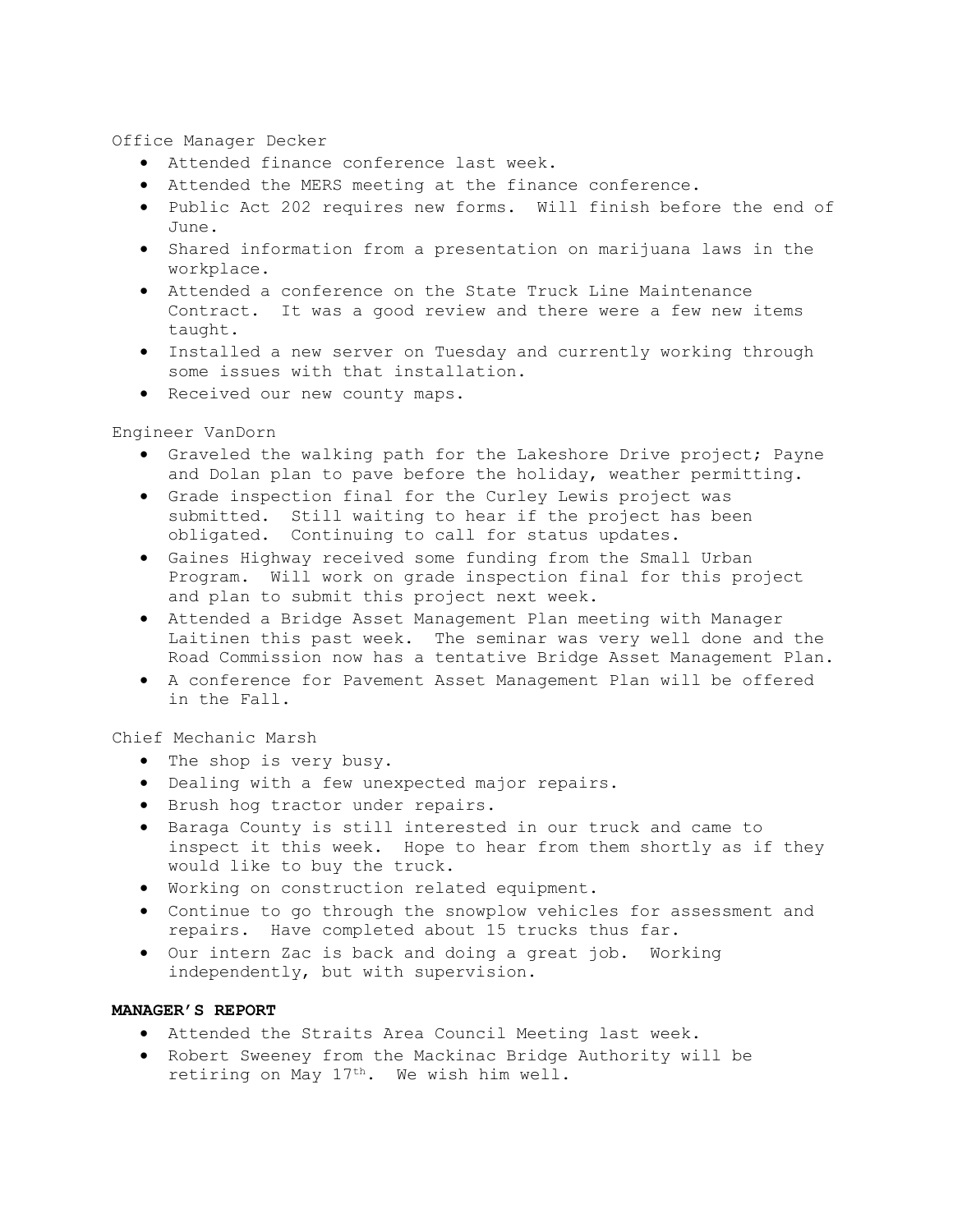- City Manager Oliver Turner will be leaving Sault Ste. Marie and relocating to Indiana for a position there. We wish him the best.
- Met with Soo Township Supervisor Larry Perron for various road projects.
- U.P. Road Builders will be holding their June 12 and 13th meeting. It conflicts with our Thursday, June  $13<sup>th</sup>$  meeting time. A decision to move our meeting will be discussed later under new business.
- Enrolled in Ox Cart permit and will be effective as of June 1, 2019. They accept credit card payments. All permits except driveway culvert permits will be online.
- **•** Statewide App for frost restriction was mentioned by Chairman Timmer.
- Contacted by an architect who is redesigning a traffic route to improve student safety at Pickford schools. The south end of Pleasant Street would be affected. Discussion ensued.
- Contacted by MDOT for a down payment for painting work.
- Attended a training on how to handle difficult people which was presented by Hector Hernandez at St. Ignace with Clerk Ranta. Thought it went well.
- Contacted by Denise from the CRA office for clarification of items she was going to discuss with a committee. Appreciated her call.

# NEW BUSINESS

Cloverland Electric Cooperative Election Ballot Selection

After discussion, Linda Hoath was selected for the ballot.

Fuel and Oil Bid Award

MOTION by Commissioner Ormsbee SECONDED by Commissioner Gagnon to award the oil bid to Northern Energy as the low bidder and to accept all bids presented for future consideration.

# MOTION CARRIED

MOTION by Commissioner Ormsbee SECONDED by Commissioner Gagnon to award the fuel bid to Autore Oil and Shute Oil as the low bidders and to accept all bids presented for future consideration.

# MOTION CARRIED

**•** Bruce Township Road Agreement

MOTION by Commissioner Gagnon SECONDED by Commissioner Ormsbee to approve and to support the Bruce Township Road Agreement.

## MOTION CARRIED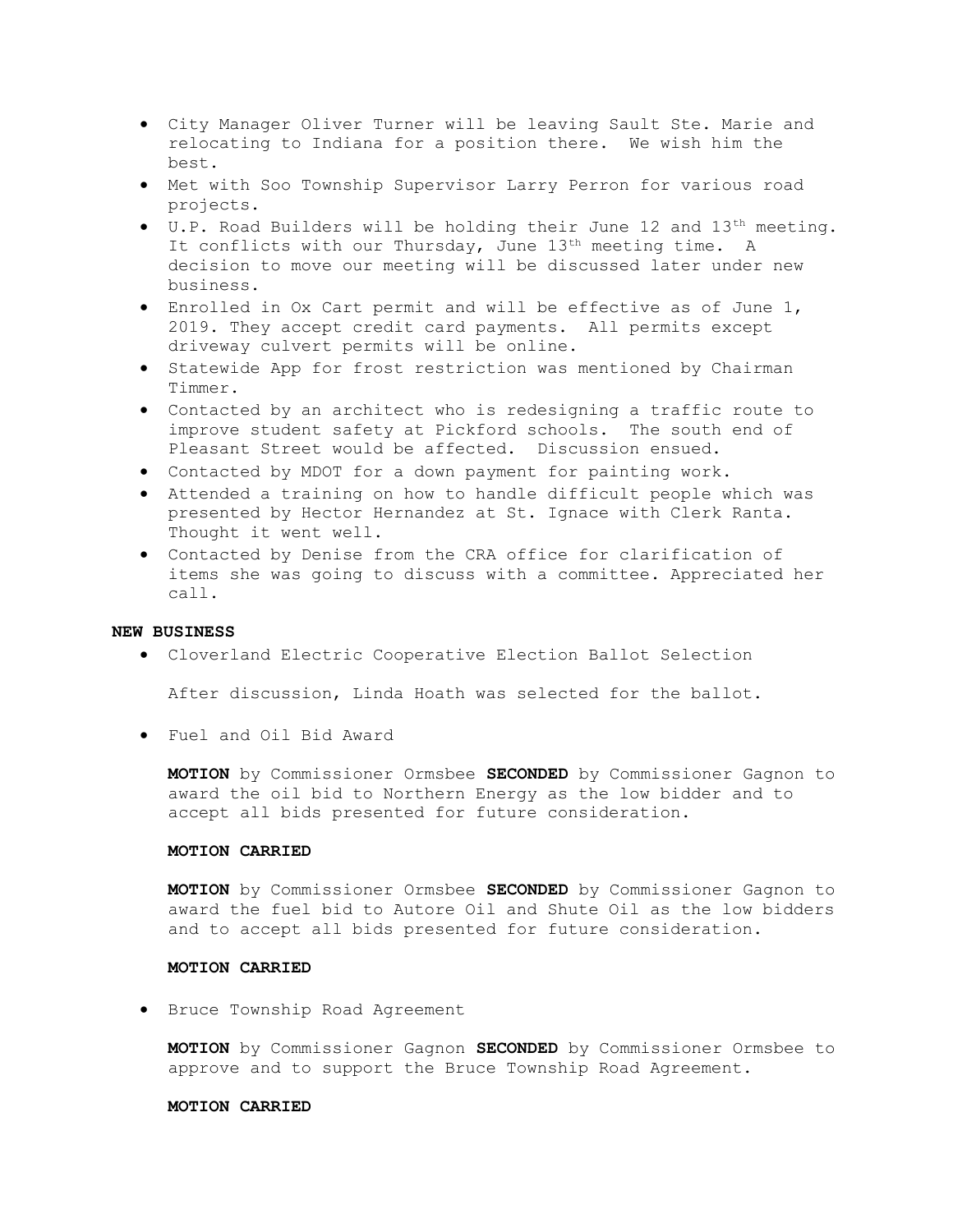U.P. Road Builders Meeting Conflict Discussion

MOTION by Commissioner Gagnon SECONDED by Commissioner Ormsbee to move the Thursday June 13, 2019, meeting to Tuesday, June 11, 2019, at Noon with distribution remaining on Thursday, June 13, 2019.

## MOTION CARRIED

```
 Reaffirm Board Policies #10-13
```
- 10. Equal Employment Opportunity (EEO) Policy
- 11. Heavy Policy
- 12. Smoking Policy Deleted 4-6-17
- 13. Policy on Township Contracted Work

MOTION by Commissioner Gagnon SECONDED by Commissioner Ormsbee to reaffirm Board Policy #10, and let #12 lie dormant while holding off affirmation of Board policies #11 and #13 as they are under review.

# MOTION CARRIED

 May 14, 2019 Sugar Island Township Resolution Discussion MOTION by Commissioner Gagnon SECONDED by Commissioner Ormsbee to support and put up safety signage on the Sugar Island Causeway Bridge with the cost of signs going to Sugar Island Township.

#### MOTION CARRIED

# OLD BUSINESS

## COUNTY COMMISSIONERS'COMMENTS

# PUBLIC COMMENTS

- Office Manager Decker shared a recent procedural change in regards to the General Fund Transfer Check. Although the check still requires two signatures, both signatures can be obtained from the Board of County Road Commissioners, by-passing the need to obtain the County Treasurer's signature.
- Clerk Livermore gave a brief report from the Worker's Compensation meeting which was held at the Finance Meeting last week.
- Clerk Livermore also shared information regarding an electronic direct deposit system for payroll and the cost. Discussion ensued.
- Township Supervisor Jim Moore asked Manager Laitinen the status of Township Road Agreements.
- Township Supervisor Jim Moore also asked if could remove both of the Road Closed Sign and the barricade at the old hotel because a